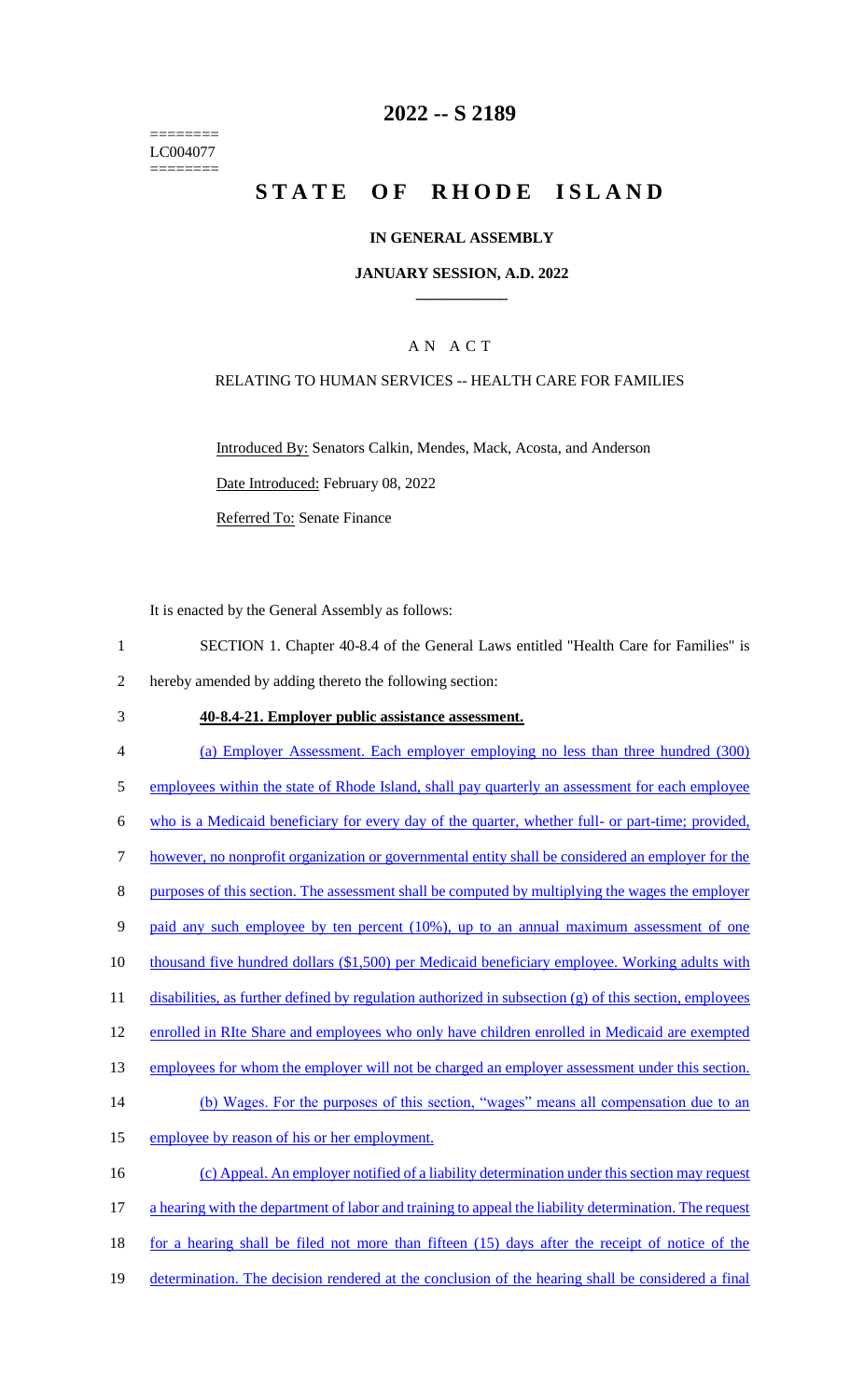1 agency order.

 (d) Eligibility inquiries. Notwithstanding the appeal right in subsection (c) of this section, 3 an employer may issue to the department of human services a request for review of the Medicaid eligibility of any employee for whom the employer is charged an assessment. Except where 5 prohibited by federal law, the state is authorized to make a limited disclosure to the inquiring employer regarding the name of any Medicaid beneficiary employee for whom the employer is being assessed under subsection (a) of this section. (e) Discrimination prohibited. No employer may take any adverse action against any employee or potential employee on the basis of the employee's status as a Medicaid beneficiary. 10 Any employer found to have discriminated on this basis shall be subject to a penalty prescribed in 11 regulations promulgated pursuant to this section. (f) Data sharing. The departments of administration, revenue, human services, and labor 13 and training, and the executive office of health and human services are authorized to share data and 14 information to implement this section. Data collected by the departments of administration, revenue, human services, labor and training, or the executive office of health and human services 16 for the implementation of this section shall not be a public record. (g) Regulations. The departments of labor and training and human services are authorized to promulgate regulations to implement the provisions of this section, including additional 19 parameters on which employees cause the assessment and the definition of working disabled adults exempted from the employer assessment contained in subsection (a) of this section, in consultation with the executive office of health and human services and department of revenue. SECTION 2. This act shall take effect on January 1, 2023.

======== LC004077 ========